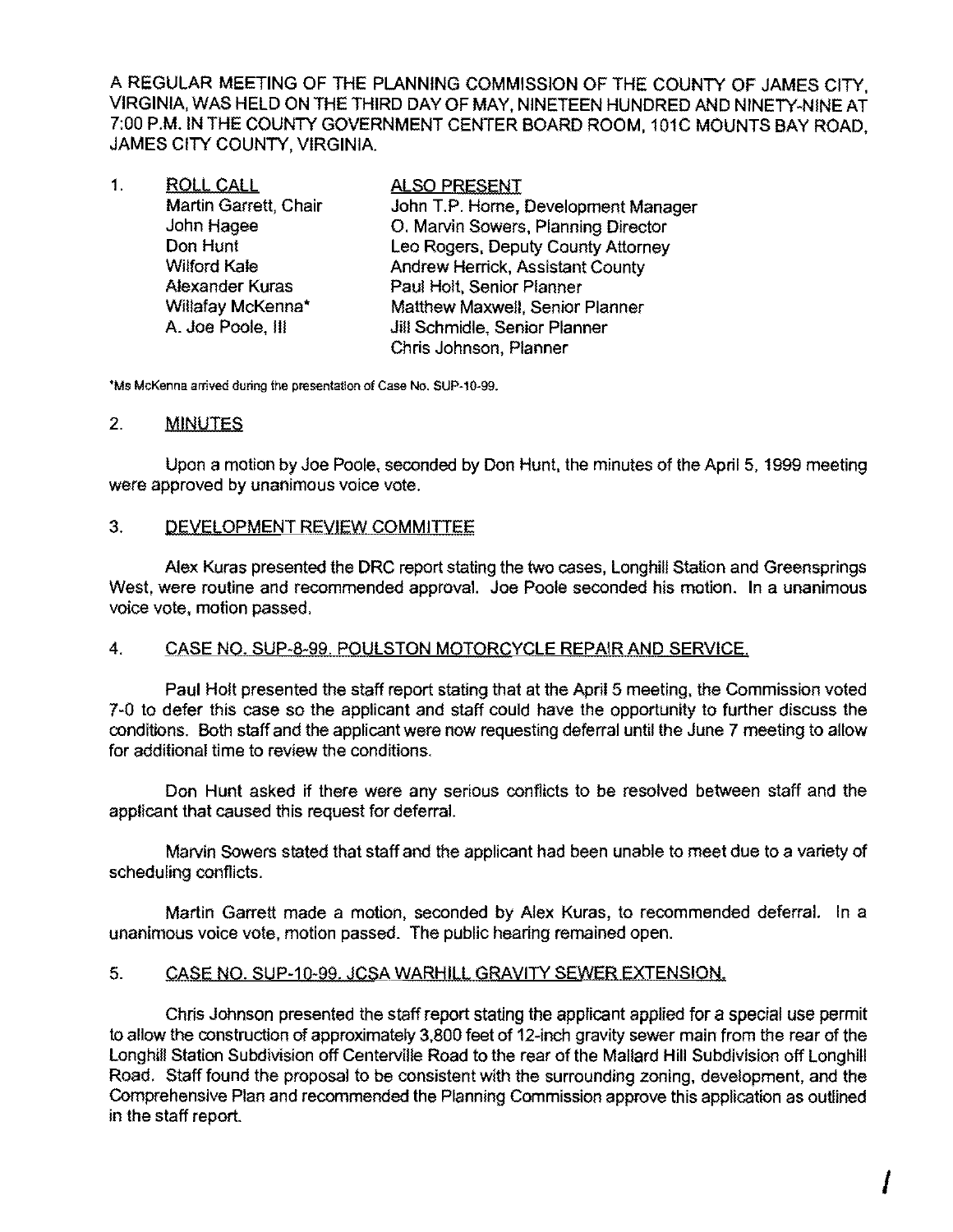John Hagee asked if the two-year requirement for replacing vegetation was a typical time table for projects.

Chris Johnson stated it was typical to require two years for replacement for any applicant and said that Larry Foster of the Service Authority stated they should be able to do it well in advance of that requirement.

Marvin Sowers added that the two-year period allowed for a full planting season to be available.

Martin Garrett opened the public hearing. There being no speakers, the public hearing was closed.

Willafay McKenna made a motion, seconded by Alex Kuras, to recommend approval of this application. In a roll call vote, motion passed 7-0. AYE: McKenna, Hagee, Hunt, Kale, Poole, Kuras. Garrett (7); NAY: (0).

### 6. CASE NO. Z-2-99 AND SUP-11-99. EPSTEIN REST HOME.

Jill Schmidle presented the staff report stating the applicant requested to rezone 6.62 acres from R-5. with proffers. to R-5. with revised proffers, and requested a special use permit to construct a 48 unit rest home/congregate housing facility for the elderly. She stated this proposal was virtually the same project that was approved in 1991 with two minor text changes in the proffers. Staff found the proposed proffer amendments to be acceptable and the application consistent with the surrounding zoning and development. Staff recommended the Planning Commission approve this proposal as oullined in the staff report.

Wilford Kale asked why there was proposed enhanced landscaping along Pocahontas Trail but not enhanced to the rear of the property adjacent to a residential area.

Jill Schmidle stated the Community Character Corridor deSignation triggered the enhanced landscaping along Pocahontas Trail and staff felt the existing landscaping requirements in the ordinance would be sufficient along the rear.

Wilford Kale felt the conditions and proffers, which indicated specific percentages. would take care of the frontage along Pocahontas Trail but wanted to express his concems so the surrounding neighbors would also be protected as much as they could.

Alex Kuras stated the Development Review Committee would consider the landscape plan during site plan stage.

Martin Garrett opened the public hearing.

Vemon Geddy spoke on behalf of the applicants, Leonard Epstein and Rick Epstein. stating this was essentially an application to review the prior approval that had expired in 1994. The only change to the proffer related to a different federal program that this project would be built under. He stated they reviewed and agreed with the new conditions proposed by staff and were in agreement with staff's recommendation for approval. He asked the Commission if they had any questions.

Willafay McKenna asked if the changing of the federal program related to the funding of the building of the project and were there conditions placed upon the residents.

Vernon Geddy stated the change in the federal program did relate to the funding of the project and that the project was targeted for the elderly and handicapped.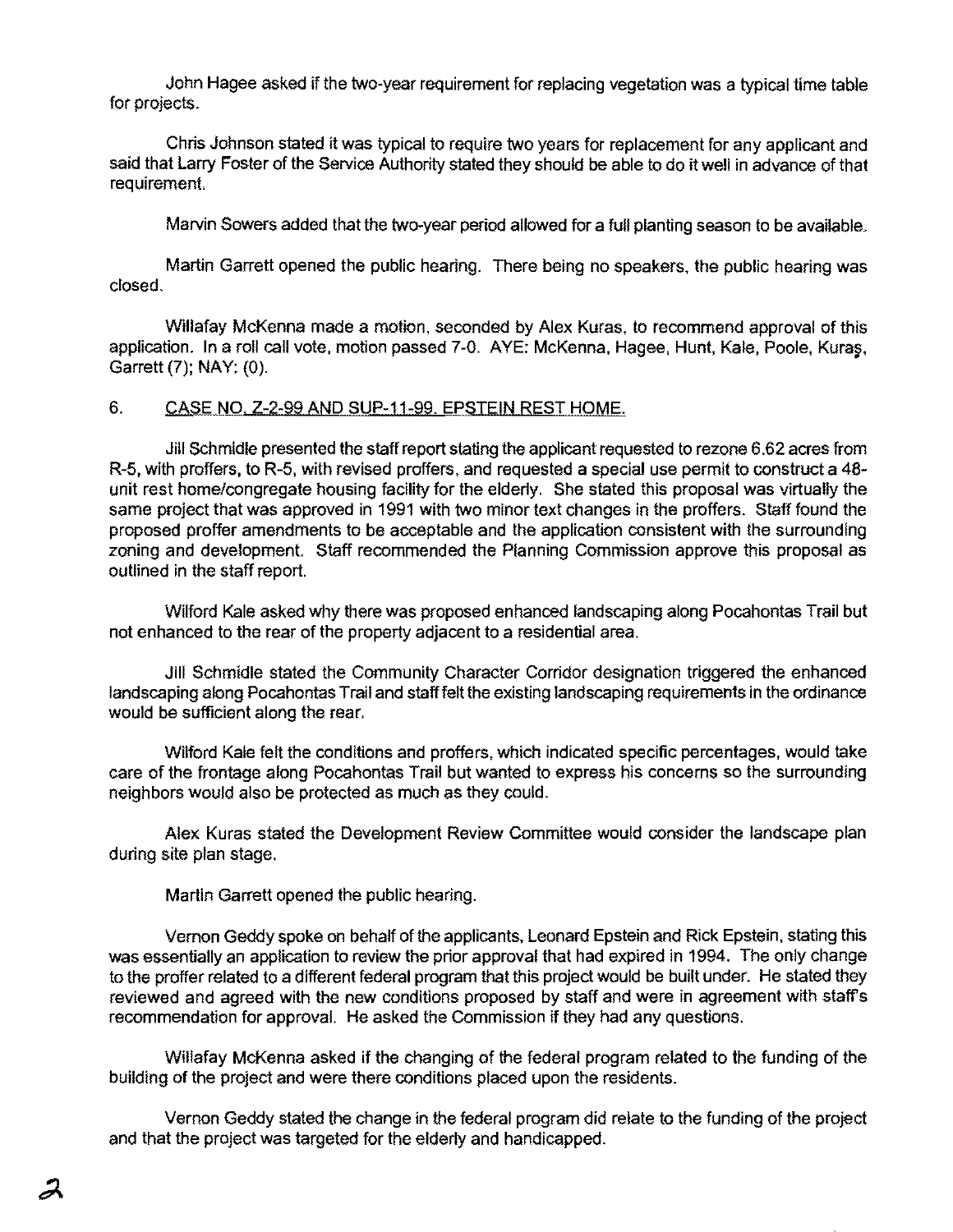Vernon Ross, a properly owner across the road on Pocahontas Trail, asked what this facility had provided regarding parking for the residents and how would that impact the traffic on Pocahontas Trail,

Vernon Geddy stated the 1991 approved plan provided for 48 spaces with the entrance from Magruder Avenue and stated there would be no access from Pocahontas Trail.

Paulette Toliferro, an adjacent property owner, asked if the new federally funded project allowed for less stringent building requirements and would the design change or remain as first approved. She also asked what type of improvements would be made to screen the facility from the residential areas.

Vernon Geddy stated the design might change but still would require building code approvals. He said the proposed plan provided for evergreens on two of the property lines, with trees and shrubs along another, and additional landscaping long Pocahontas Trail.

Abram Frink, an adjacent property owner, stated he did not receive notification of this proposal. He also stated he was concerned about screening of this facility from the existing residents and whether the income level of the residents would be for high, middle, or low income.

Lucille Minkins, another adjacent property owner, asked if any improvements would need to be made to Magruder Avenue if there would be no access from Pocahontas Trail.

Marvin Sowers stated that Magruder Avenue already had turn lanes and that was one of the main reasons why staff felt access should be off of Magruder Avenue as opposed to Pocahontas Trail. which has had a problem with traffic congestion.

Joe POOle asked how VDOT's plans for Pocahontas Trail would affect the 50' buffer proposed for this project and at what point would VDOT determine when the road improvements to Pocahontas Trail would begin and end. He also asked if this proposal had taken into consideration the widening of Pocahontas Trail.

Jill Schmidle said there were so many different scenarios and options for road widening but staff felt that even with a worst case scenario. this project could be built.

Marvin Sowers said that VDOT has had only one meeting regarding the widening of Pocahontas Trail and only a small amount of information was provided. and they were expected to have another meeting where they would present more information so the public could gage impacts. He stated the meeting would not take place until some time in the year 2000.

Joe Poole said he was concemed about additional development along Pocahontas Trail since plans for the widening were uncertain. He also felt since this project had been delayed since 1991, he wasn't sure what another year or two wait would do to see what VDOT had planned.

Vernon Geddy said, if Joe Poole was looking for a time table for the applicant to build. the applicant would like to build as soon as the necessary approvals were made and added that the applicant had recently purchased the property.

Martin Garrett asked if the applicant would consider setting the building back far enough that widening would not impact it.

Vemon Geddy said that could be considered and the screening could also be put back further from the current right-of-way in case the road was widened so the screening would remain in place .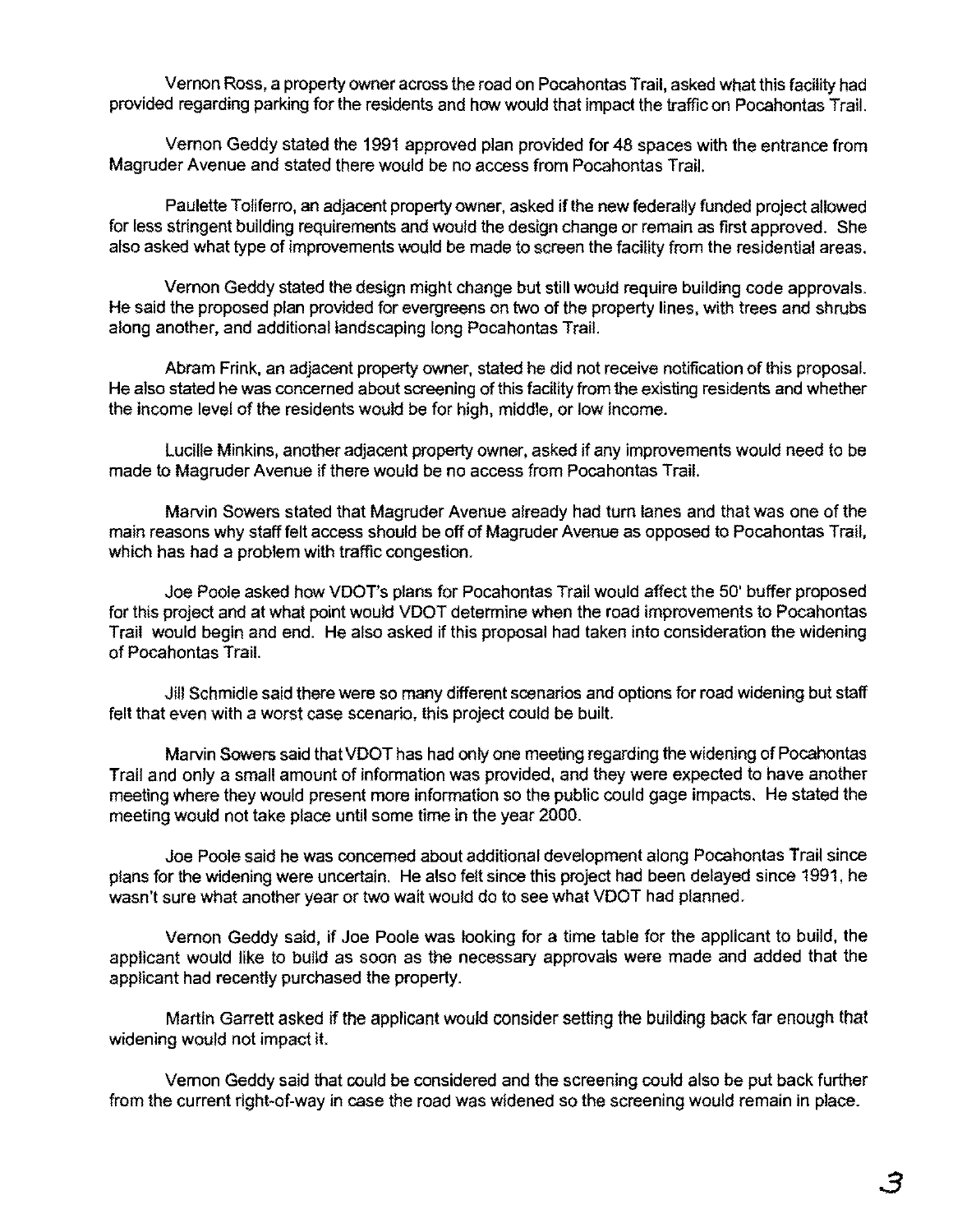Paulette Toliferro asked how the building could be set back any further, due to the easement that exists.

Jill Schmidle stated that no development could be done within any easement and the 300' setback included the easement area.

John Hagee questioned if the development could be moved back any further than illustrated on the site plan.

Vernon Geddy stated the building was positioned up to the edge of the easement as shown and his comment only referred to the shifting of the screening along Pocahontas Trail, further away from the existing right-of-way.

There being no further speakers, the public hearing was closed.

Wilford Kale again expressed his concern regarding the landscaping for residents surrounded by this facility. He felt the Commission should go on record as being as much concerned about the residents that surround the property as they were about how the project looked from Pocahontas Trial and asked how this would be accomplished.

Marvin Sowers said the Commission could have staff could come up with something regarding landscaping before the case was bought to the Board of Supervisors or the Commission could defer and give staff time to develop a condition.

John Hagee felt the percentage of screening was not the issue and stated that the type of trees chosen to screen the area would be more important.

Alex Kuras agreed with Wilford Kale's concem and suggested that he attend the DRC meeting and give his input at that time.

Marvin Sowers stated that adjacent property owners would also be notified. in writing, prior to the ORC meeting so that they could attend.

Willafay McKenna make a motion to amend condition #2 to read: The required rear landscape buffer shall screen this project from the adjacent properties and shall be located on the east edge of the Hampton Roads Sanitation Department easement.

Wilford Kale seconded her motion.

Joe Poole suggested that in condition #5 there be a required *50'* landscape buffer along any relocated Pocahontas Trail frontage to insure that, if the right-of-way were to increase or be adjusted, there would still remain a 50' buffer.

Alex Kuras asked if at this could be done at this stage without the future road right-of-way defined by VDOT.

Don Hunt stated there was no way that it could be defined at this time.

Joe Poole felt it should be defined if they were to proceed with this case.

Alex Kuras commented the applicant was working with current plans and the current approved right-of-ways and felt that they should try to find where any future right-of-way might be so the applicant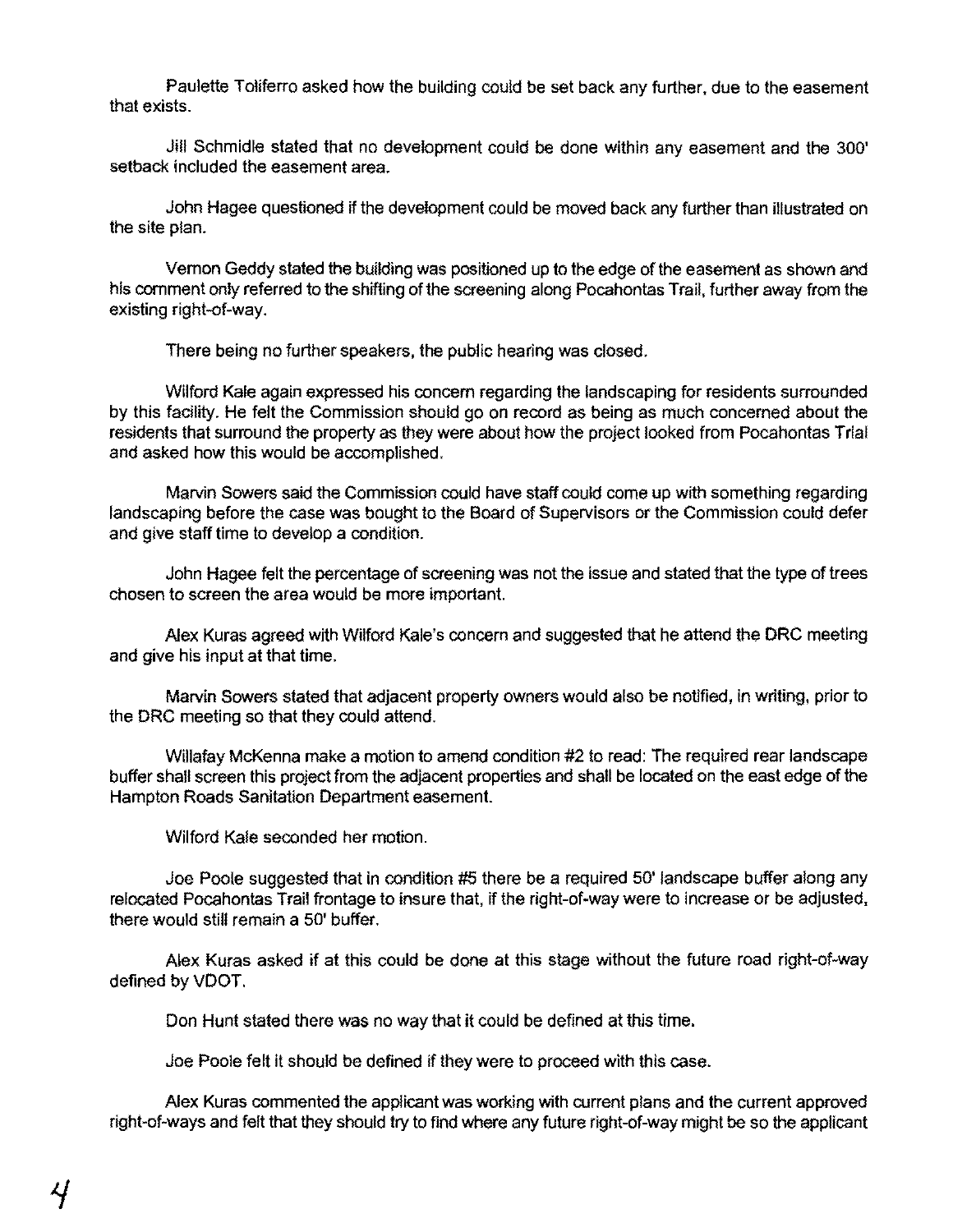could plant the screening in the best possible place. He did not believe the Commission could require that, if the screening were to be in the wrong place, the applicant would have to replace it.

Joe Poole suggested the Commission act on Willafay McKenna's motion to amend condition #2.

Martin Garrett requested that Willafay McKenna restate her motion.

Willafay McKenna restated her motion for condition #2. "The required rear landscape buffer shall screen this project from adjacent properties and shall be located on the east edge of the Hampton Road Sanitation District easement."

**In** a unanimous voice vote, motion passed.

Marvin Sowers asked Wilford Kale if condition #2 entailed what he was interested in or would he like staff to look for additional language for screening buffer conditions between now and the Board meeting regarding specific planting materials and quantities, etc.

John Hagee stated that based on Willafay McKenna's motion it did not cover one area regarding the screening. He suggested the condition be changed to cover the east and south boundaries of the property.

Joe Poole moved to amend condition #5 to read: "There shall be a 50' landscape buffer along any relocated Pocahontas Trail frontage ... "

Marvin Sowers commented that the ordinance had a site plan requirement for setbacks that dealt with buffers along the road that required landscape buffers to be setback from any future for VDOT right-of-way. He stated in those situations, staff looked to VDOT for guidance as to where the right-ofway was located.

Willafay McKenna suggested the word frontage be changed to right-of-way.

Leo Rogers stated there needed to be a definite boundary in which to set the landscape buffer. He stated there was a definition in the ordinance of a planned roadway but that was a roadway that was defined on a map adopted by the Planning Commission, Board of Supervisors, and VDOT. He said that the condition could not be stated that in staff's best judgement there would be a landscape buffer. He added that he understood that VDOT did not have a boundary for an adopted, relocated Pocahontas Trail.

Joe Poole said, given that information, he would retract his motion for additional text to condition #5.

Willafay McKenna made a motion, seconded by Wilford Kale, to approve this application as amended. In a roll call vole, motion passed (6-1). AYE: McKenna, Hagee, Hunt, Kale, Kuras, Garrett (6); NAY Poole (1).

# 7. CASE NO. SUP-9-99..VICTORIAN ACRES BED & BREAKFAST.

Matthew Maxwell presented the staff report stating the applicant was requesting approval for a Bed and Breakfast to house two guestrooms for rental within her residency with a third guestroom added at a future date and a planned gift shop located in a small accessory structure located to the rear of the house. Staff found that this proposal was consistent with the Rural Lands land use designation and recommended the Planning Commission recommend approval of this application.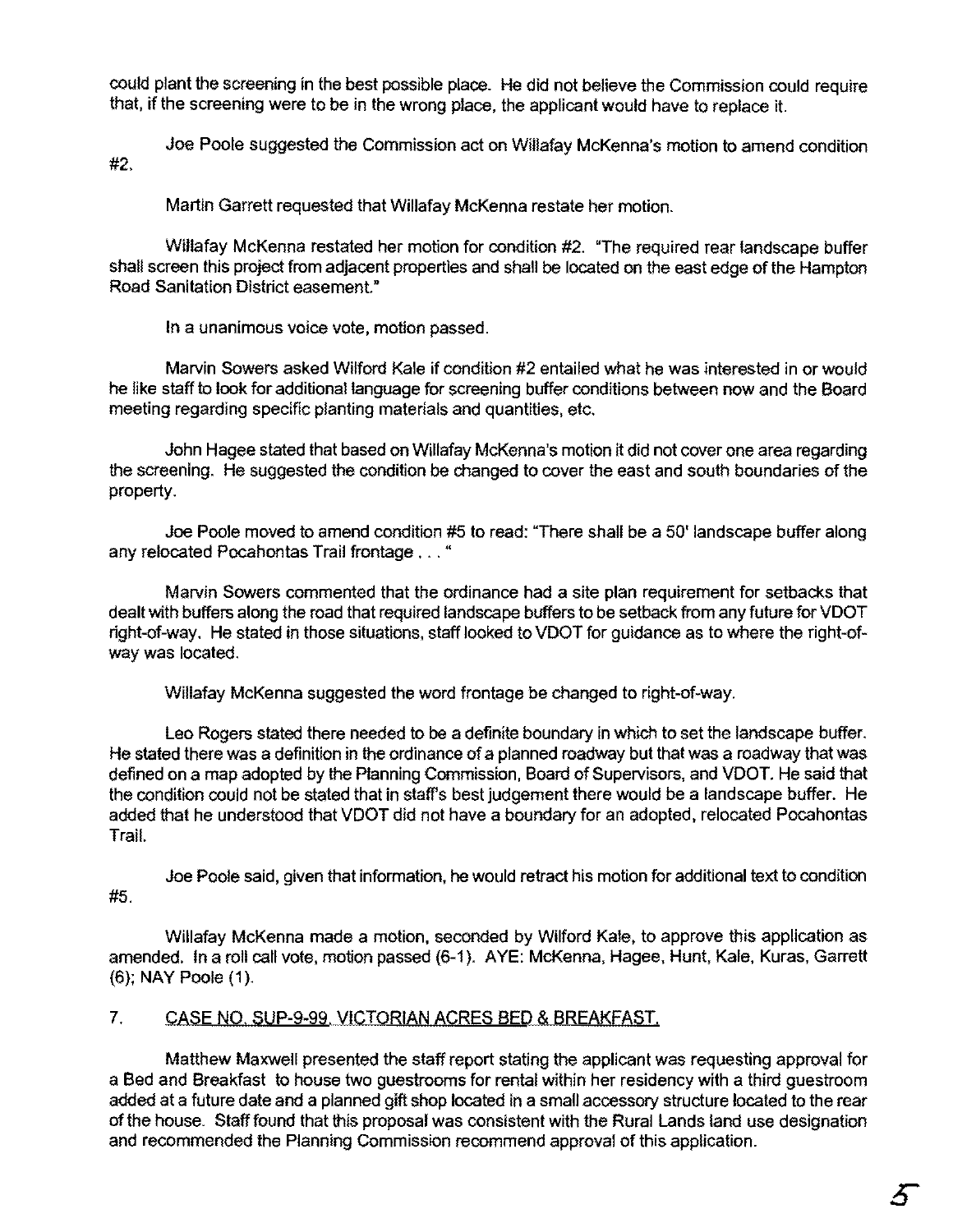Martin Garrett opened the public hearing. There be no speakers, the public hearing was closed.

Willafay McKenna made a motion, seconded by Alex Kuras, to recommend approval of this application. In a roll call vote, motion passed (7-0). AYE: McKenna, Hagee, Hunt, Kale, Poole, Kuras, Garrett (7); NAY: (0).

The Commission took a five-minute recess.

### 8. CASE NO. SUP-7-99, CAROLINA HOUSE OF WILLIAMSBURG ASSISTED LIVING FACILITY.

Paul Holt presented the staff report stating the applicant had requested to rezone approximately 2.2 acres from LB, Limited Business, to R-8, Rural Residential. He stated the rezoning was a companion to the special use permit approved by the Planning Commission on April 5, 1999. Staff recommended the Planning Commission recommend approval.

Martin Garrett opened the public hearing. There being no speakers, the public hearing was closed.

Willafay McKenna made a motion, seconded by Alex Kuras, to recommend approval of this application. In a roll call vote, motion passed (7-0). AYE: McKenna, Hagee, Hunt, Kale, Poole, Kuras, Garrett (7); NAY: (O).

### 9. CASE NO. Z-1-99 AND MP-1-99. STONEHOUSE 1999 REZONING AND MASTER PLAN AMENDMENT.

Paul Holt presented the staff report stating the applicant had applied to rezone approximately 75 acres from A-1, General Agricultural, to PUD-R, Planned Unit Development ReSidential, with proffers. Staff found the proffers unacceptable, and while meeting with the applicant regarding the possible methods available to mitigate the public education costs, the applicant was unwilling to make acceptable proffers in response to the information given by staff. Since this rezoning would accelerate public costs, as outlined in the staff report, staff recommend the Planning Commission deny this application.

John Hagee asked if the property could be developed in any other way other than through Stonehouse property.

Paul Holt stated that the property was owned by Stonehouse and if this application were denied, they would develop the property by-right with an estimate of approximately 20 lots.

John Hagee stated staff had mentioned the cost figure for school children and said he did not recall any other cases where that focus had been drawn in terms of expecting a development to pay for each school child.

Paul Holt stated staff felt those costs were needed to be mitigated by Stonehouse because, as part of the overall package mitigated in 1991 and amended in 1994, they proffered to help mitigate impacts on public services such as the school system by proffering school sites. One proffer was for an elementary school site of about 20 acres and the other for a middle School site. Due to changed circumstances, the elementary school has been relocated, and staff felt Stonehouse was no longer mitigating impacts to the school system as originally done. He said the payments were in lieu of the land that was no longer useful to the County.

Marvin Sower stated the new Comprehensive Plan placed more emphasis on mitigating impacts than the previous plan for residential development.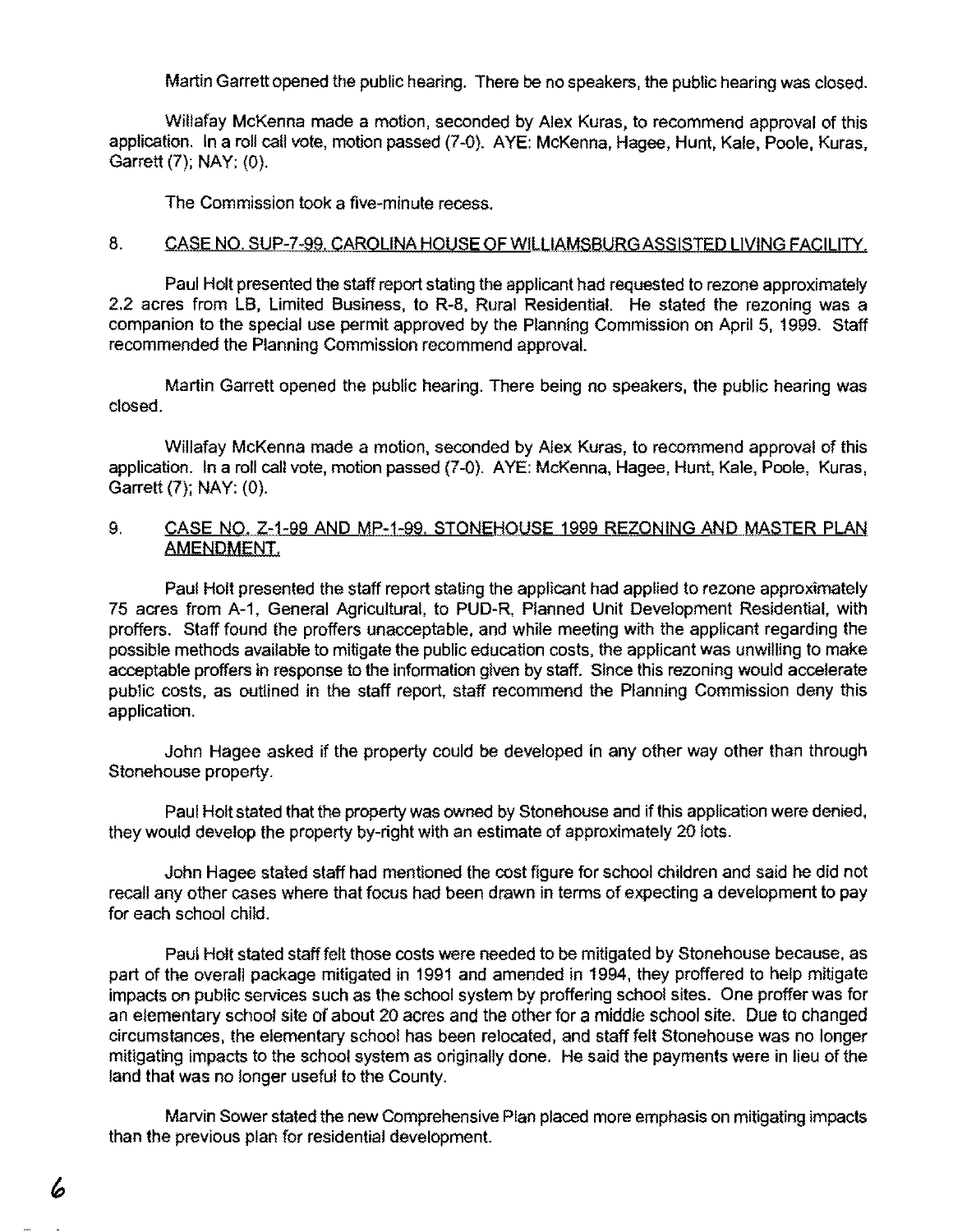John Hagee said another issue was that the overall volume of units had not changed, therefore, there was no net difference in the number of school children.

Paul Holt stated there would be no net difference in the number of school children but there would be an acceleration of development because they would have immediate access to this property as compared to the current plan.

Willafay McKenna pointed out that it was the decision of James City County not to use the land proffered by Stonehouse for the new elementary school. She stated Stonehouse did not do anything to cause that mitigation to be withdrawn.

John Horne stated there was not sufficient infrastructure for roads, water, or sewer to that school site on the time frame that the County needed the land. He said it was not an intentional act by the County, but the fact remained it did not and could not be used to mitigate the particular school site needs that were being generated.

Martin Garrett opened the public hearing.

Vernon Geddy spoke on behalf of the applicant, Stonehouse, Inc. and Stonehouse LLC. He believed the application was straight forward and related only to the first two phases of the Stonehouse Master Plan. The main request was to rezone 75 acres of the Fernandez Tract from A-1 to PUD-R stating the proposal would not increase the number of units already approved. He explained the phasing process of the Stonehouse development stating it was not binding and Stonehouse could do 52 units now and what the requirements were for the PUD ordinance. He stated that while reading the staff report, he felt staff was ready to recommend approval since they concluded the proposal was consistent with the Comprehensive Plan, surrounding development, and zoning; recognized the tract was in the primary service area, passed the public school adequacy test, serviced by public utilities, and there were no traffic issues. But, at the conclusion of the report, staff raised several issues that were not related to the proposal submitted by Stonehouse and were factually off base. He proceeded to go through the issues of the reservoir, the 1-64 Interchange, schools, and the fiscal impact study done in 1991 and the 1999 update for Stonehouse Commerce Park. He stated the County approved abandoning the reservoir with no mention of off setting proffers and no value of the reservoir was included in the fiscal impact analysis. He stated that the 1-64 MIS did not conclude that the new interchange was not feasible or not needed later. He also stated the school sites were still valuable, the fiscal impact analysis was positive, and Stonehouse Commerce Park was very successful. He said that looking at the project as a whole, it was clear to the applicant that the adjustments and density shift requested were relatively insignificant with the greater scheme of the Stonehouse project. He concluded by asking the Commission, if Stonehouse had been proposed in 1991 with 4,411 units spread out over the additional tract of land, would it have been approved?

Willafay McKenna recalled that one of the reasons for the phasing was due to the fiscal impact on the County and asked how many housing units there were at this time within the development.

Vernon Geddy stated there were five occupied housing units and that there was a proffer that limited the number of other residential units that could be constructed until at least 600,000 sq. ft. of business use was in place. He said the construction of the John Deere project will complete the initial phase of the Commerce Park.

Alex Kuras asked why the 52 units could not remain in the Phase II project since both phases were being done simultaneously.

John Horne stated the issue was not the regulatory phasing but the practical phasing on the ground. He stated a Significant additional infrastructure investment would need to be made before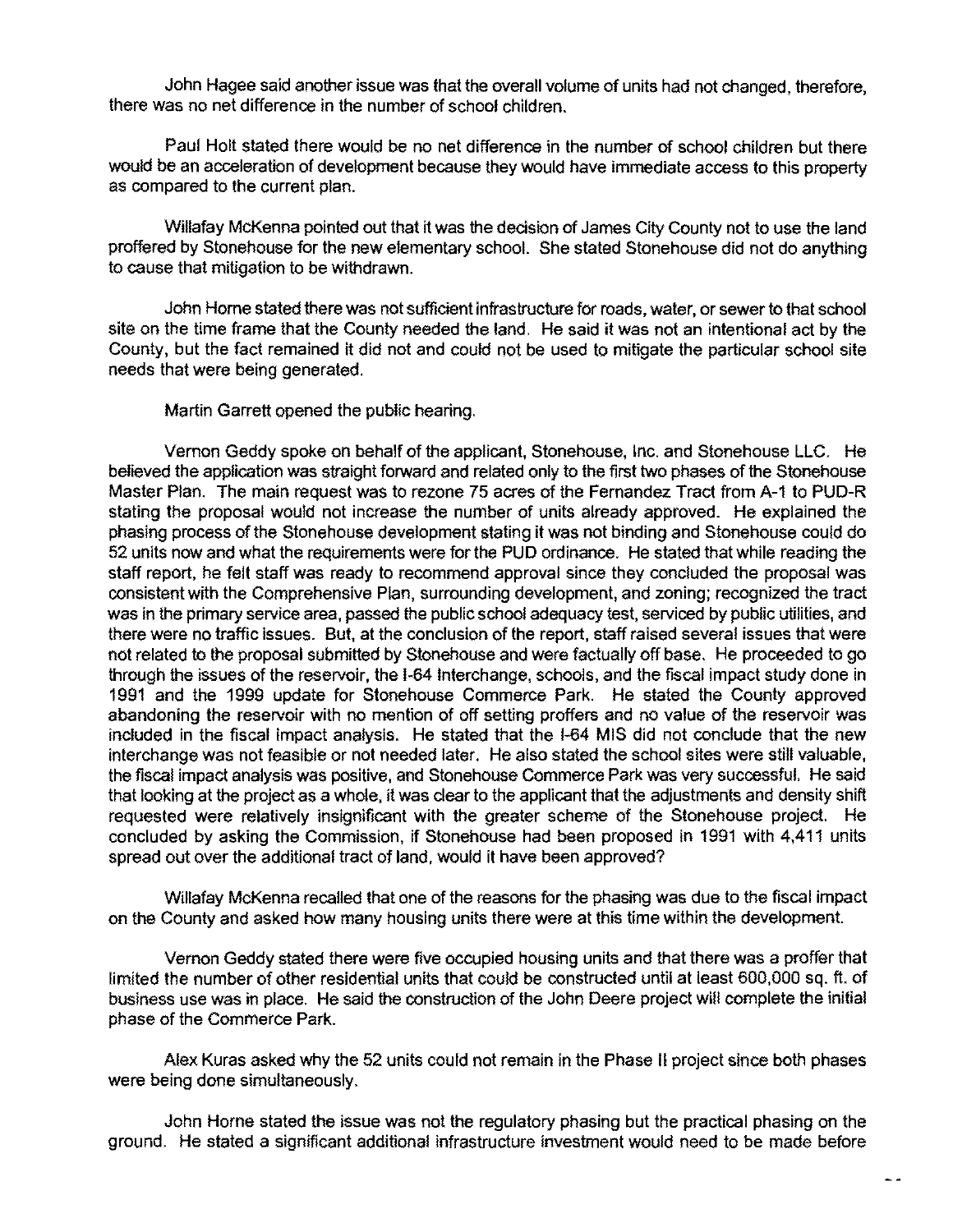developing Phase II and it was more likely that they would proceed with Phase I where all the infrastructure presently exists.

John Hagee felt that this was not the real issue as far as staff was concemed.

John Home stated that this was a very important issue with staff. He stated there had been a change in circumstances that staff believed lead to a different conclusion today as to the relative balance between public costs and public benefit that staff reached in 1991.

Norman Mason of Langley and McDonald made a brief comment regarding the phasing issue. He stated that with the development of John Deere there will be no further opportunity for large industrial development in Stonehouse without the extension of LaGrange Parkway which would lead into Phase II. He said they were currently working on plans for that extension.

There being no further speakers, the public hearing was closed.

Martin Garrett commented on the impact statement provided by Stonehouse and stated he felt that the education expenditures supplied by Stonehouse were much lower than what he had calculated and could not figure out how they came to their end result.

John Hagee asked if on this particular situation was he suggesting that the mitigation should be 136 or 52 times the dollar amount and asked what was the appropriate mitigation.

Martin Garrett did not feel that the amount offered by Stonehouse was sufficient and did not believe that just because another community offered \$1,000 that we had to accept their offer. He stated as long as he was a member of the Commission, he would strive to push for more and more balance. He felt the \$4,600 was an excellent mitigation which he calculated by taking the Community Service contributions for Phase I of \$3.531,000 and divided that by the number of households.

John Hagee asked how they could come up with a reasonable or equitable amount if the project was not changing the number of units but just adding 75 acres.

Martin Garrett felt it should be based on the total build out of Phase I.

Leo Rogers expressed his concern over the conversation being directed. He stated there was a proposal in front of the Commission and staff had taken their position and presented it to the Commission. He stated the Commission should not try to negotiate proffers with the developer in an open session since proffers were voluntarily offered.

John Hagee felt the Commission should accept the proffers provided by the applicant. He stated the applicant had a parcel of property that would be developed by Stonehouse, it was in the primary service area, and designated low-density residential. He said he was satisfied with the proffers provided by the applicant and supported this application.

Martin Garrett stated he would support staff's recommendation because he felt it very important that sufficient mitigation be provided if the County was to maintain the character of this community.

Willafay McKenna agreed with Martin Garrett's statement but felt that what was unique with this development was the combination of residential and commercial and that the commercial had been incredibly successful. She felt that under that circumstances, the Commission could be a little more flexible in this case.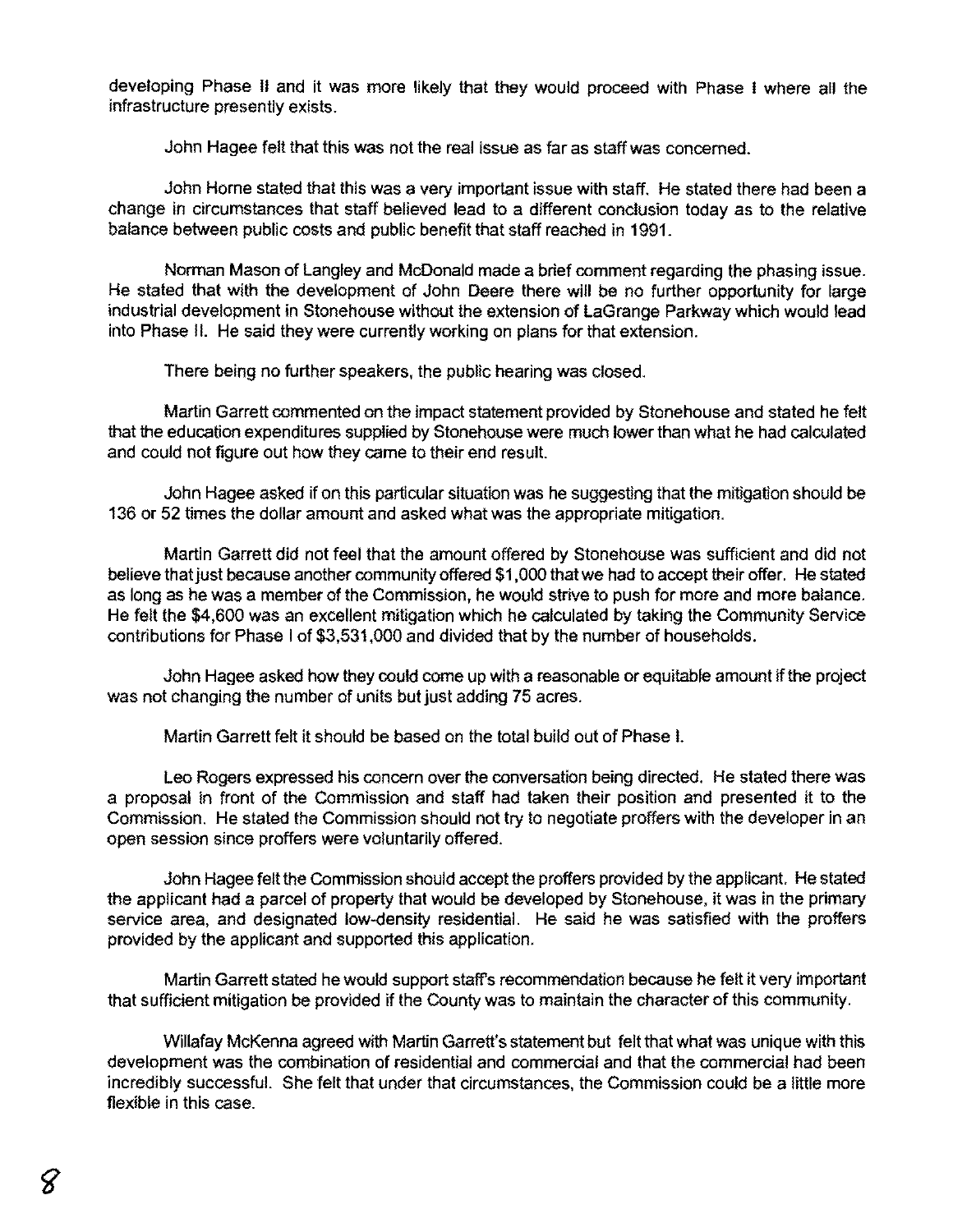Alex Kuras commented that the reservoir was no longer an issue nor was the interchange and felt the County did an excellent job with the applicant in phasing the commercial, industrial, and residential. He agreed with John Hagee's comments and supported this application.

John Home asked to correct a factual matter in a statement by Alex Kuras. He said that what Alex Kuras read from were traffic proffers and not phasing of residential versus non-residential. He stated there were only two levels of phasing as it related to residential and non-residential and once the developer went over 600,000 sq. fl. of non-residential they would be released to go beyond 2,400 units.

Joe Poole said he concurred with John Hagee on this matter. He stated because there wasn't an overall increase in the number of permitted residential units, there was conformance with the Comprehensive Plan, and the proffers were acceptable, he was satisfied with the applicant and supported their application as it stood.

Wilford Kale could not understand why the County would tum down the opportunity for land. He found that the willingness of the applicant to allow the property to be set aside for an elementary school and could be used for other public uses, if needed, was a good, strong proffer. He said if this parcel could be used for anything besides this development, He might have understood staff's position a little better. He found there was not reason why He could not support this application.

Don Hunt concurred with both John Hagee and Wilford Kale and supported this application.

Joe Poole made a motion, seconded by Wilford Kale, to approve this application with the amended proffers as submitted by the applicant. In a roll call vote, motion passed 6-1. AYE: McKenna, Hagee, Hunt, Kale, Poole, Kuras (6); NAY: Garrett (1).

### 10. PLANNING DIRECTOR' REPORT.

Marvin Sowers brought to the attention of the Commission several items of importance. The first being the Treyburn Drive Extension. He stated there would be further discussions by the City of Williamsburg and the County on the project and then the project would be brought before the Planning Commission for approval. The second item also being coordinated by the County with the City of Williamsburg was the Rt. 199 Corridor Study. The main focus would be the Jamestown Road intersection. He told the Commission a committee would be set up and said he spoke with Martin Garrett and asked him to appoint a Commission member to be part to the committee. He staled John McGlennon would represent the Board of Supervisors.

Martin Garrett stated he asked Alex Kuras to be on the committee and that Alex has accepted.

Finally, the Capital to Capital Bikeway Study had been delayed due to work by VDOT and the Federal Highway Administration, but meetings should begin late summer or early fall.

Wilford Kale asked if he could express his concern regarding the construction on Centerville Road saying it was interminable. He stated it had been six months of effort on that project and asked if staff knew when it was scheduled for completion.

Marvin Sowers offered the suggestion that staff could write a letter to VDOT for Martin Garrett's signature.

Joe Poole thanked staff for getting the staff reports to the Commission well in advance of the actual meeting.